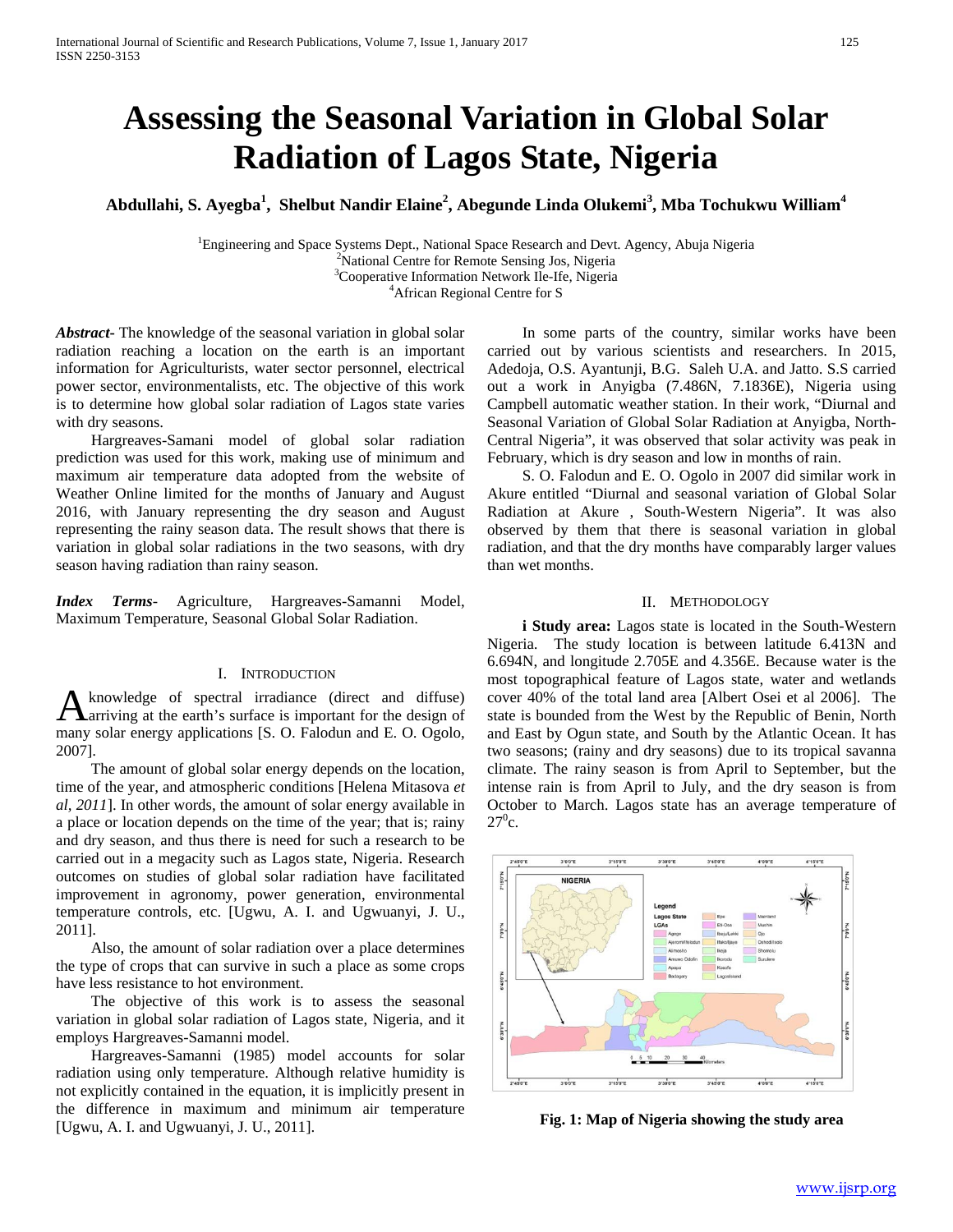**ii. Data acquisition:** This study makes use of maximum and minimum temperature of Ikeja, Lagos state, Nigeria, for the months of January (dry season) and August (rainy season) for 2016. The data was obtained from the website [\(http://www.weatheronline.co.uk/weather/\)](http://www.weatheronline.co.uk/weather/) of weather online limited.

 **ii. Method:** In this work, the method used is Hargreaves-Samanni model of global solar radiation predictions. The model equation makes use of the maximum and the minimum temperature of the study area to predict the global solar radiation of the location. The Hargreaves-Samanni equation is given as: s

$$
R_s = K_{RS} \left( \sqrt{T_{\text{max}}} - T_{\text{min}} \right) R_a \quad \dots \quad 1
$$

Where  $T_{max}$  is the maximum temperature,  $T_{min}$  is minimum temperature,  $R_a$  is the extraterrestrial solar radiation of the area and  $K_{Rs}$  is adjustment coefficient. It has different values for 'interior' and 'coastal' regions. For 'interior' locations, where land mass dominates and air masses are not strongly influenced by a large water body, it is approximately 0.16 and for 'coastal' locations, situated on the coast of a large land mass and where air masses are influenced by a nearby water body, its value is approximately 0.19. In this design, the value of  $K_{Rs}$  used is 0.19. because of the closeness of the study area to water body. Various parameters including the global solar radiation were calculated using Microsoft excel computations. Graphs were also plotted using excel worksheet as in figures 3-4.

#### **Parameters for Global Solar Radiation**

 The parameters calculated before finding the global solar radiation of an area based on Hargreave-Samanni method are:

**a. Solar Radiation Declination (** $\delta$ **):** It is the angle made between a ray of the sun, when extended to the centre of the earth and the equatorial plane. The solar radiation declination is calculated using the expression give as;

$$
\delta = 23.44 \cos \left\{ \left( \frac{360}{365} \right) * (J + 10) \right\}
$$

Where J is the number of the day in the year between 1 (1) January) and 365 or 366 (31 December) and  $\delta$  is solar radiation declination in degree.

 Equation 3 represents the solar radiation declination in radians. That is;

$$
\delta_{rad} = \frac{\delta \times \pi}{180}
$$
 3

**b. Sunset Angle**  $(\omega_s)$ **: It is defined as the angle of the** daily disappearance of the sun below the horizon due to the rotation of the earth. Sunset time is the time in which the trailing edge of the sun's disk disappears below the horizon. The sunset angle of a location is calculated using the formula given as;

$$
\omega_s = Cos^{-1}(-\tan(\varphi)\tan(\delta))
$$

Where  $\omega_s$  is sunset angle in radian,  $\delta$  is the solar radiation declination in radian, and  $\varphi$  is latitude angle of the location.

**c.** Inverse Relative Distance Earth-sun  $(d_r)$ : Inverse relative distance earth-sun is the inverse distance of the sun relative to the earth at the location. It is calculated using the expression given as;

$$
d_r = 1 + 0.033 Cos\left(\frac{2\pi J}{365}\right)
$$

**d. Extraterrestrial Solar Radiation (R<sub>a</sub>):** Extraterrestrial solar radiation is the intensity or power of the sun at the top of the earth's surface. It is the solar radiation outside the earth's atmosphere. The extraterrestrial radiation is calculated using the formula;

$$
R_a = \frac{24(60)}{\Pi} G_{sc} d_r \left[ w_s Sin(\varphi) Sin(\delta) + Cos(\varphi) Sin(w_s) \right]
$$

Where  $R_a$  is extraterrestrial radiation,  $d_r$  is the inverse relative earth-sun distance,  $\varphi$  is the latitude angle,  $w_s$  is the sunset angle, and Gsc is solar constant given as  $0.0820 \text{ MJ m}^{-2}$  $min^{-1}$  (or  $1367$ wm<sup>-2</sup>).

 **e. Global Solar Radiation:** Global solar radiation is the total amount of solar energy received by earth's surface. It is the addition of the direct, diffuse and reflected solar radiations. It is calculated using the formula given as;

$$
R_s = K_{RS} \left( \sqrt{T_{\text{max}} - T_{\text{min}}} \right) R_a \right)
$$

### **Table 1: Temperature data for the month of January 2016**

| s/n                                                                                               | $T_{max}(^{\circ}c)$            | $T_{min}$ (°c)                                                                                                                  |
|---------------------------------------------------------------------------------------------------|---------------------------------|---------------------------------------------------------------------------------------------------------------------------------|
|                                                                                                   | $\overline{35}$                 |                                                                                                                                 |
| $\frac{1}{2}$ $\frac{2}{3}$ $\frac{4}{4}$ $\frac{5}{5}$ $\frac{6}{7}$ $\frac{7}{8}$ $\frac{8}{9}$ | $\overline{35}$                 | $\frac{23}{22}$ $\frac{22}{21}$ $\frac{22}{21}$ $\frac{21}{21}$ $\frac{24}{25}$ $\frac{25}{25}$ $\frac{25}{25}$ $\frac{25}{25}$ |
|                                                                                                   | $\overline{34}$                 |                                                                                                                                 |
|                                                                                                   | $\overline{36}$                 |                                                                                                                                 |
|                                                                                                   |                                 |                                                                                                                                 |
|                                                                                                   |                                 |                                                                                                                                 |
|                                                                                                   | $\frac{34}{35}$ $\frac{37}{37}$ |                                                                                                                                 |
|                                                                                                   | 34                              |                                                                                                                                 |
|                                                                                                   |                                 |                                                                                                                                 |
| $\overline{10}$                                                                                   | $rac{34}{35}$                   |                                                                                                                                 |
| $\frac{11}{12}$<br>$\frac{12}{13}$<br>$\frac{14}{15}$<br>$\frac{16}{17}$                          |                                 |                                                                                                                                 |
|                                                                                                   | $\frac{34}{34}$                 |                                                                                                                                 |
|                                                                                                   |                                 |                                                                                                                                 |
|                                                                                                   | $\frac{35}{30}$                 |                                                                                                                                 |
|                                                                                                   |                                 |                                                                                                                                 |
|                                                                                                   | 35                              |                                                                                                                                 |
|                                                                                                   | 34                              |                                                                                                                                 |
|                                                                                                   | 34                              | 26                                                                                                                              |
| $\frac{18}{19}$                                                                                   | 31                              |                                                                                                                                 |
| $\overline{20}$                                                                                   | $\overline{34}$                 |                                                                                                                                 |
| $\overline{21}$                                                                                   | 34                              | $\frac{26}{24}$<br>$\frac{24}{25}$<br>$\frac{25}{25}$                                                                           |
|                                                                                                   | 36                              |                                                                                                                                 |
| $\frac{22}{23}$<br>$\frac{23}{24}$<br>$\frac{24}{25}$                                             | 35                              |                                                                                                                                 |
|                                                                                                   | 34                              | $\overline{26}$                                                                                                                 |
|                                                                                                   | $\frac{34}{5}$                  | $\overline{22}$                                                                                                                 |
| 26                                                                                                | 33                              | $\overline{22}$                                                                                                                 |

-- 5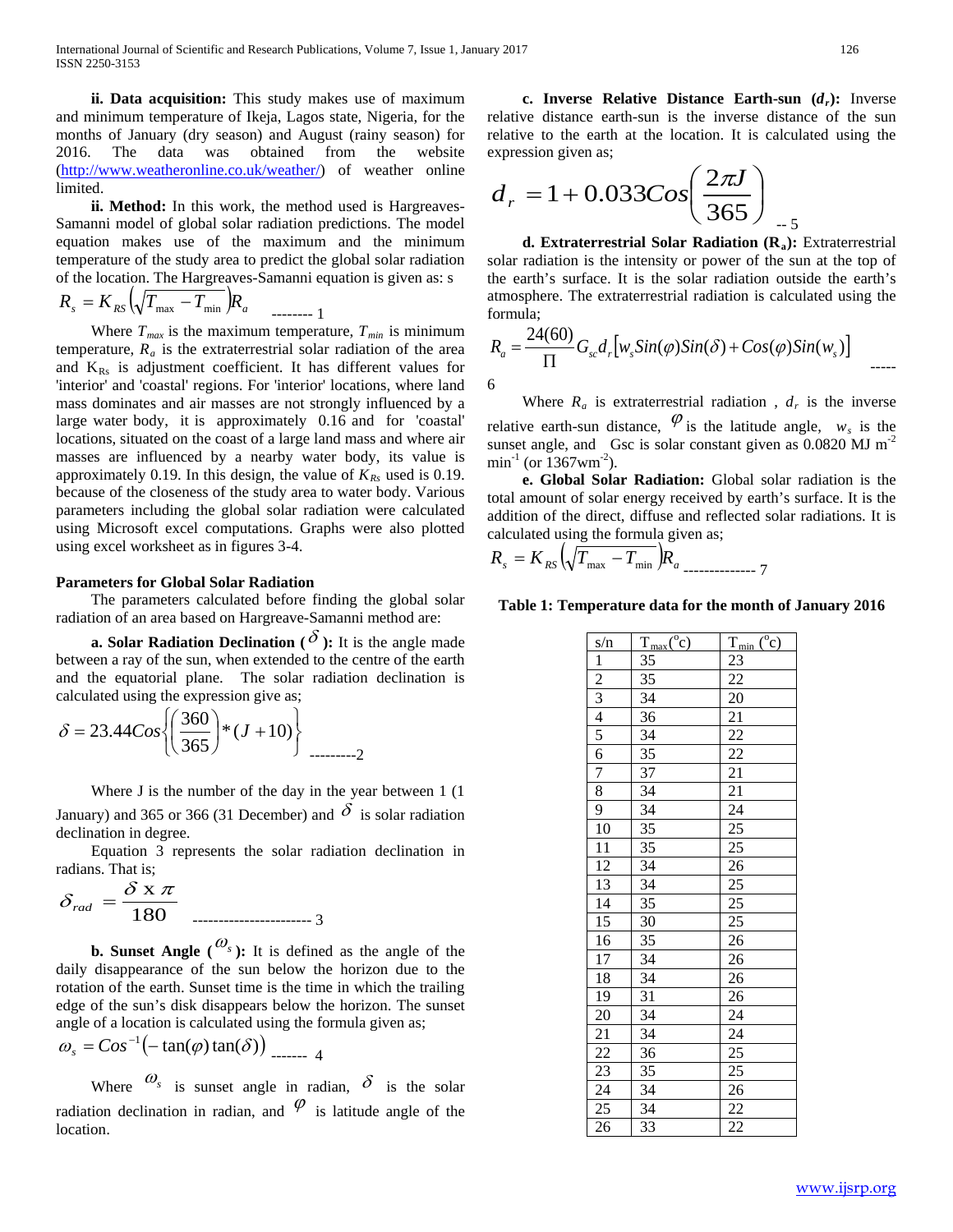International Journal of Scientific and Research Publications, Volume 7, Issue 1, January 2017 127 ISSN 2250-3153

| 27 | 33 | 20 |
|----|----|----|
| 28 | 34 | 22 |
| 29 | 34 | 21 |
| 30 | 34 | 20 |
| 31 | 35 | 20 |

Source: Weatheronline.co.uk/weather/

## **Table 2: Temperature data for the month of August 2016**

| s/n                                                                                               | $T_{\text{max}}({}^{\circ}c)$ | $T_{min}$ ( $\overline{c}$ )                                                                                                                                                            |
|---------------------------------------------------------------------------------------------------|-------------------------------|-----------------------------------------------------------------------------------------------------------------------------------------------------------------------------------------|
|                                                                                                   | $\frac{29}{2}$                | $\frac{24}{5}$                                                                                                                                                                          |
|                                                                                                   | $\frac{29}{29}$               |                                                                                                                                                                                         |
|                                                                                                   |                               |                                                                                                                                                                                         |
|                                                                                                   | $\overline{31}$               |                                                                                                                                                                                         |
| $\frac{1}{2}$ $\frac{2}{3}$ $\frac{4}{4}$ $\frac{5}{5}$ $\frac{6}{6}$ $\frac{7}{7}$ $\frac{8}{9}$ | $\frac{30}{29}$               | $\frac{24}{23} \frac{23}{23} \frac{24}{24} \frac{44}{23} \frac{23}{23} \frac{33}{23} \frac{23}{24} \frac{23}{25} \frac{24}{24} \frac{23}{24} \frac{24}{24} \frac{23}{24} \frac{24}{24}$ |
|                                                                                                   |                               |                                                                                                                                                                                         |
|                                                                                                   |                               |                                                                                                                                                                                         |
|                                                                                                   | 29                            |                                                                                                                                                                                         |
|                                                                                                   | 28                            |                                                                                                                                                                                         |
| $\overline{10}$                                                                                   | 30                            |                                                                                                                                                                                         |
| $\frac{11}{12}$<br>$\frac{12}{13}$<br>$\frac{14}{15}$<br>$\frac{15}{16}$<br>$\frac{17}{18}$       | $\frac{30}{2}$                |                                                                                                                                                                                         |
|                                                                                                   | 29                            |                                                                                                                                                                                         |
|                                                                                                   |                               |                                                                                                                                                                                         |
|                                                                                                   | $\frac{30}{30}$               |                                                                                                                                                                                         |
|                                                                                                   | 30                            |                                                                                                                                                                                         |
|                                                                                                   | $\overline{28}$               |                                                                                                                                                                                         |
|                                                                                                   | 30                            |                                                                                                                                                                                         |
|                                                                                                   | $\frac{30}{29}$               |                                                                                                                                                                                         |
| $\frac{19}{20}$                                                                                   |                               |                                                                                                                                                                                         |
|                                                                                                   |                               |                                                                                                                                                                                         |
|                                                                                                   | $\overline{27}$               |                                                                                                                                                                                         |
| $\frac{21}{22}$<br>$\frac{23}{24}$<br>$\frac{24}{25}$<br>$\frac{26}{26}$                          | 29                            |                                                                                                                                                                                         |
|                                                                                                   | $\overline{30}$               |                                                                                                                                                                                         |
|                                                                                                   | 29                            | $\frac{24}{24}$<br>$\frac{24}{25}$<br>$\frac{25}{24}$                                                                                                                                   |
|                                                                                                   | 30                            |                                                                                                                                                                                         |
|                                                                                                   | $\frac{28}{2}$                |                                                                                                                                                                                         |
| 27                                                                                                | 29                            |                                                                                                                                                                                         |
| 28                                                                                                | $\overline{25}$               | 23                                                                                                                                                                                      |
| 29                                                                                                | 30                            | $\overline{23}$                                                                                                                                                                         |
| 30                                                                                                | 28                            | $\overline{24}$                                                                                                                                                                         |
| $\overline{31}$                                                                                   | 30                            | $\overline{23}$                                                                                                                                                                         |

Source: Weatheronline.co.uk/weather/

 Tables 1 and 2 show the temperature data (minimum and maximum) for the months of January (dry season) and August (rainy season), 2016 obtained from the websites of weather online limited (http://www.weatheronline.co.uk/weather/).

#### III. RESULTS AND DISCUSSIONS

## **a. Results**

Location parameters: Latitude,  $\phi = 6.4$  N, Longitude = 3.35E,  $K_{RS} = 0.19$  (Coastal area), Month = January, Year = 2016

## **Table 3: Global Solar Radiations for January**

| $\bf J$        | Ws             | $R_a$  | $K_{RS}$ | $T_{\rm max}$ | $T_{\rm mi}$ | $\mathbf{R}\mathbf{s}$  |
|----------------|----------------|--------|----------|---------------|--------------|-------------------------|
|                | (rad)          | (KWH)  |          | $(^0c)$       | n            | (KW                     |
|                |                |        |          |               | $(^0c)$      | $H$ )                   |
|                | 1.5715         |        | 0.19     |               |              | 27.63                   |
| $\mathbf{1}$   | 8              | 41.992 |          | 35            | 23           | 8                       |
|                | 1.5715         |        | 0.19     |               |              | 28.75                   |
| $\mathbf{2}$   | 8              | 41.979 |          | 35            | 22           | 8                       |
|                | 1.5715         |        | 0.19     |               |              | 29.83                   |
| 3              | 8              | 41.965 |          | 34            | 20           | $\overline{4}$          |
|                | 1.5715         |        | 0.19     |               |              | 30.87                   |
| $\overline{4}$ | 7<br>1.5715    | 41.950 |          | 36            | 21           | $\overline{0}$          |
| 5              | 7              | 41.934 | 0.19     | 34            | 22           | 27.60<br>$\overline{0}$ |
|                | 1.5715         |        | 0.19     |               |              | 28.71                   |
| 6              | 7              | 41.915 |          | 35            | 22           | $\overline{4}$          |
|                | 1.5715         |        | 0.19     |               |              | 31.84                   |
| 7              | 6              | 41.896 |          | 37            | 21           | $\mathbf{1}$            |
|                | 1.5715         |        | 0.19     |               |              | 28.68                   |
| 8              | 6              | 41.875 |          | 34            | 21           | $\tau$                  |
|                | 1.5715         |        | 0.19     |               |              | 25.14                   |
| 9              | 5              | 41.853 |          | 34            | 24           | $7\overline{ }$         |
|                | 1.5715         |        | 0.19     |               |              | 25.13                   |
| 10             | 5              | 41.829 |          | 35            | 25           | $\overline{2}$          |
|                | 1.5715         |        | 0.19     |               |              | 25.11                   |
| 11             | 5              | 41.804 |          | 35            | 25           | 7                       |
|                | 1.5715         |        | 0.19     |               |              | 22.45                   |
| 12             | $\overline{4}$ | 41.778 |          | 34            | 26           | $\mathbf{1}$            |
|                | 1.5715         |        | 0.19     |               |              | 23.79                   |
| 13             | $\overline{4}$ | 41.750 |          | 34            | 25           | 8                       |
|                | 1.5715         |        | 0.19     |               |              | 25.06                   |
| 14             | 3<br>1.5715    | 41.721 | 0.19     | 35            | 25           | 7<br>$17.\overline{71}$ |
| 15             | 2              | 41.690 |          | 30            | 25           | $\overline{c}$          |
|                | 1.5715         |        | 0.19     |               |              | 23.74                   |
| 16             | 2              | 41.659 |          | 35            | 26           | 5                       |
|                | 1.5715         |        | 0.19     |               |              | 22.37                   |
| 17             | 1              | 41.625 |          | 34            | 26           | 0                       |
|                | 1.5715         |        | 0.19     |               |              | $22.\overline{35}$      |
| 18             | 1              | 41.591 |          | 34            | 26           | 1                       |
|                | 1.5715         |        | 0.19     |               |              | 17.65                   |
| 19             | 0              | 41.555 |          | 31            | 26           | 5                       |
|                | 1.5714         |        | 0.19     |               |              | $24.\overline{94}$      |
| 20             | 9              | 41.518 |          | 34            | 24           | 5 <sup>5</sup>          |
|                | 1.5714         |        | 0.19     |               |              | 24.92                   |
| 21             | 9              | 41.479 |          | 34            | 24           | $\overline{2}$          |
|                | 1.5714         |        | 0.19     |               |              | 26.11                   |
| 22             | 8              | 41.439 |          | 36            | 25           | 3                       |
| 23             | 1.5714<br>7    | 41.398 | 0.19     | 35            | 25           | 24.87<br>3              |
|                | 1.5714         |        | 0.19     |               |              | 22.22                   |
| 24             | 6              | 41.356 |          | 34            | 26           | 5                       |
|                | 1.5714         |        | 0.19     |               |              | 27.19                   |
| 25             | 6              | 41.312 |          | 34            | 22           | 1                       |
|                | 1.5714         |        | 0.19     |               |              | 26.00                   |
| 26             | 5              | 41.267 |          | 33            | 22           | 5                       |
| 27             | 1.5714         | 41.221 | 0.19     | 33            | 20           | 28.23                   |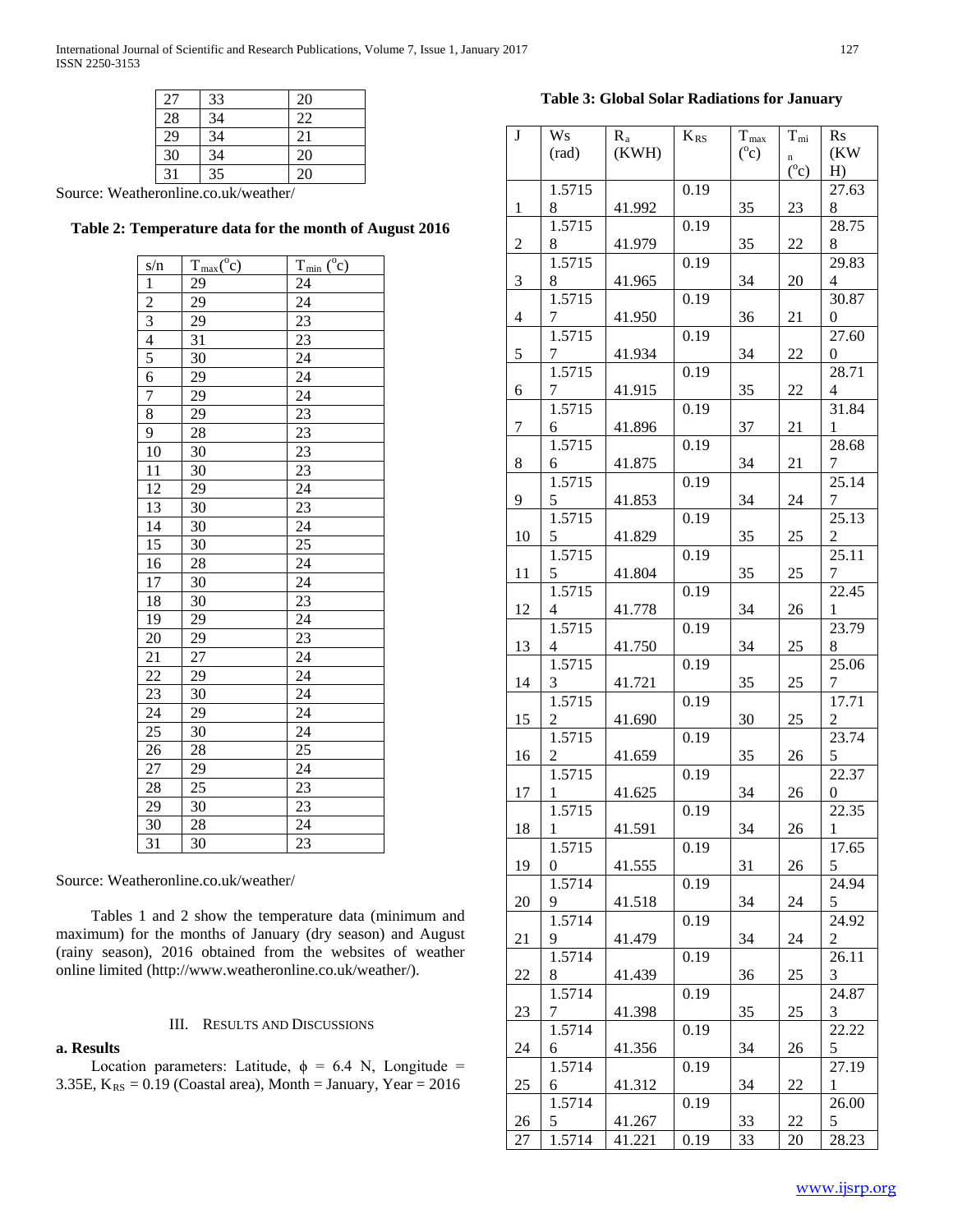|    | 1.5714 |        | 0.19 |    |    | 27.10 |
|----|--------|--------|------|----|----|-------|
| 28 |        | 41.174 |      | 34 | 22 |       |
|    | 1.5714 |        | 0.19 |    |    | 28.17 |
| 29 | 2      | 41.125 |      | 34 | 21 | 3     |
|    | 1.5714 |        | 0.19 |    |    | 29.20 |
| 30 |        | 41.075 |      | 34 | 20 |       |
|    | 1.5714 |        | 0.19 |    |    | 30.18 |
| 31 |        | 41.024 |      | 35 | 20 |       |

Location parameters: Latitude,  $\phi = 6.4$  N, Longitude = 3.35E,  $K_{RS} = 0.19$  (Coastal area), Month = August, Year = 2016

**Table 4: Global Solar Radiations for August**

| J   | Ws(rad        | $R_a$          | $K_{\rm RS}$ | $T_{ma}$                  | $\rm T_{min}$ | R <sub>S</sub> |
|-----|---------------|----------------|--------------|---------------------------|---------------|----------------|
|     | $\mathcal{E}$ | (KW            |              | X                         | $(^0c)$       | (KWH           |
|     |               | H              |              | $\overline{C}^{\circ}$ c) |               |                |
| 214 | 1.5701        | 33.45          | 0.1          | 29                        | 24            | 14.211         |
|     | 9             | 0              | 9            |                           |               |                |
| 215 | 1.5702        | 33.49          | 0.1          | 29                        | 24            | 14.232         |
|     | 0             | 9              | 9            |                           |               |                |
| 216 | 1.5702        | 33.54          | 0.1          | 29                        | 23            | 15.614         |
|     | 1             | 9              | 9            |                           |               |                |
| 217 | 1.5702        | 33.60          | 0.1          | 31                        | 23            | 18.057         |
|     | 2             | 0              | 9            |                           |               |                |
| 218 | 1.5702        | 33.65          | 0.1          | 30                        | 24            | 15.662         |
|     | 3             | $\overline{c}$ | 9            |                           |               |                |
| 219 | 1.5702        | 33.70          | 0.1          | 29                        | 24            | 14.320         |
|     | 4             | 6              | 9            |                           |               |                |
| 220 | 1.5702        | 33.76          | 0.1          | 29                        | 24            | 14.343         |
|     | 5             | 0              | 9            |                           |               |                |
| 221 | 1.5702        | 33.81          | 0.1          | 29                        | 23            | 15.738         |
|     | 6             | 5              | 9            |                           |               |                |
| 222 | 1.5702        | 33.87          | 0.1          | 28                        | 23            | 14.391         |
|     | 7             | 2              | 9            |                           |               |                |
| 223 | 1.5702        | 33.92          | 0.1          | 30                        | 23            | 17.056         |
|     | 8             | 9              | 9            |                           |               |                |
| 224 | 1.5702        | 33.98          | 0.1          | 30                        | 23            | 17.085         |
|     | 9             | 8              | 9            |                           |               |                |
| 225 | 1.5703        | 34.04          | 0.1          | 29                        | 24            | 14.465         |
|     | 0             | 7              | 9            |                           |               |                |
| 226 | 1.5703        | 34.10          | 0.1          | 30                        | 23            | 17.146         |
|     | 1             | 8              | 9            |                           |               |                |
| 227 | 1.5703        | 34.16          | 0.1          | 30                        | 24            | 15.902         |
|     | 2<br>1.5703   | 9<br>34.23     | 9<br>0.1     |                           |               | 14.543         |
| 228 | 3             | 2              | 9            | 30                        | 25            |                |
|     | 1.5703        | 34.29          |              |                           |               | 13.032         |
| 229 | 5             | 5              | 0.1<br>9     | 28                        | 24            |                |
| 230 | 1.5703        | 34.35          | 0.1          | 30                        | 24            | 15.991         |
|     | 6             | 9              | 9            |                           |               |                |
| 231 | 1.5703        | 34.42          | 0.1          | 30                        | 23            | 17.305         |
|     | 7             | 5              | 9            |                           |               |                |
| 232 | 1.5703        | 34.49          | 0.1          | 29                        | 24            | 14.653         |
|     | 8             | 1              | 9            |                           |               |                |
| 233 | 1.5703        | 34.55          | 0.1          | 29                        | 23            | 16.083         |
|     | 9             | 8              | 9            |                           |               |                |
|     |               |                |              |                           |               |                |

| 234 | 1.5704 | 34.62 | 0.1 | 27 | 24 | 11.395 |
|-----|--------|-------|-----|----|----|--------|
|     | 0      | 6     | 9   |    |    |        |
| 235 | 1.5704 | 34.69 | 0.1 | 29 | 24 | 14.740 |
|     | 2      | 4     | 9   |    |    |        |
| 236 | 1.5704 | 34.76 | 0.1 | 30 | 24 | 16.179 |
|     | 3      | 4     | 9   |    |    |        |
| 237 | 1.5704 | 34.83 | 0.1 | 29 | 24 | 14.799 |
|     | 4      | 4     | 9   |    |    |        |
| 238 | 1.5704 | 34.90 | 0.1 | 30 | 24 | 16.245 |
|     | 5      | 5     | 9   |    |    |        |
| 239 | 1.5704 | 34.97 | 0.1 | 28 | 25 | 11.511 |
|     | 7      | 7     | 9   |    |    |        |
| 240 | 1.5704 | 35.05 | 0.1 | 29 | 24 | 14.891 |
|     | 8      | 0     | 9   |    |    |        |
| 241 | 1.5704 | 35.12 | 0.1 | 25 | 23 | 9.438  |
|     | 9      | 3     | 9   |    |    |        |
| 242 | 1.5705 | 35.19 | 0.1 | 30 | 23 | 17.693 |
|     | 0      | 7     | 9   |    |    |        |
| 243 | 1.5705 | 35.27 | 0.1 | 28 | 24 | 13.403 |
|     | 2      | 2     | 9   |    |    |        |
| 244 | 1.5705 | 35.34 | 0.1 | 30 | 23 | 17.769 |
|     | 3      | 7     | 9   |    |    |        |



**Fig. 2: Graph of January Global Solar Radiation and the days of the year.**

 $(R<sub>s(Jan)</sub> = Global solar radiation for the month of January, 2016)$ and  $J =$  Days of the year, i.e 1-31 for January)



**Fig. 3: Graph of August Global Solar Radiation and the days of the year.**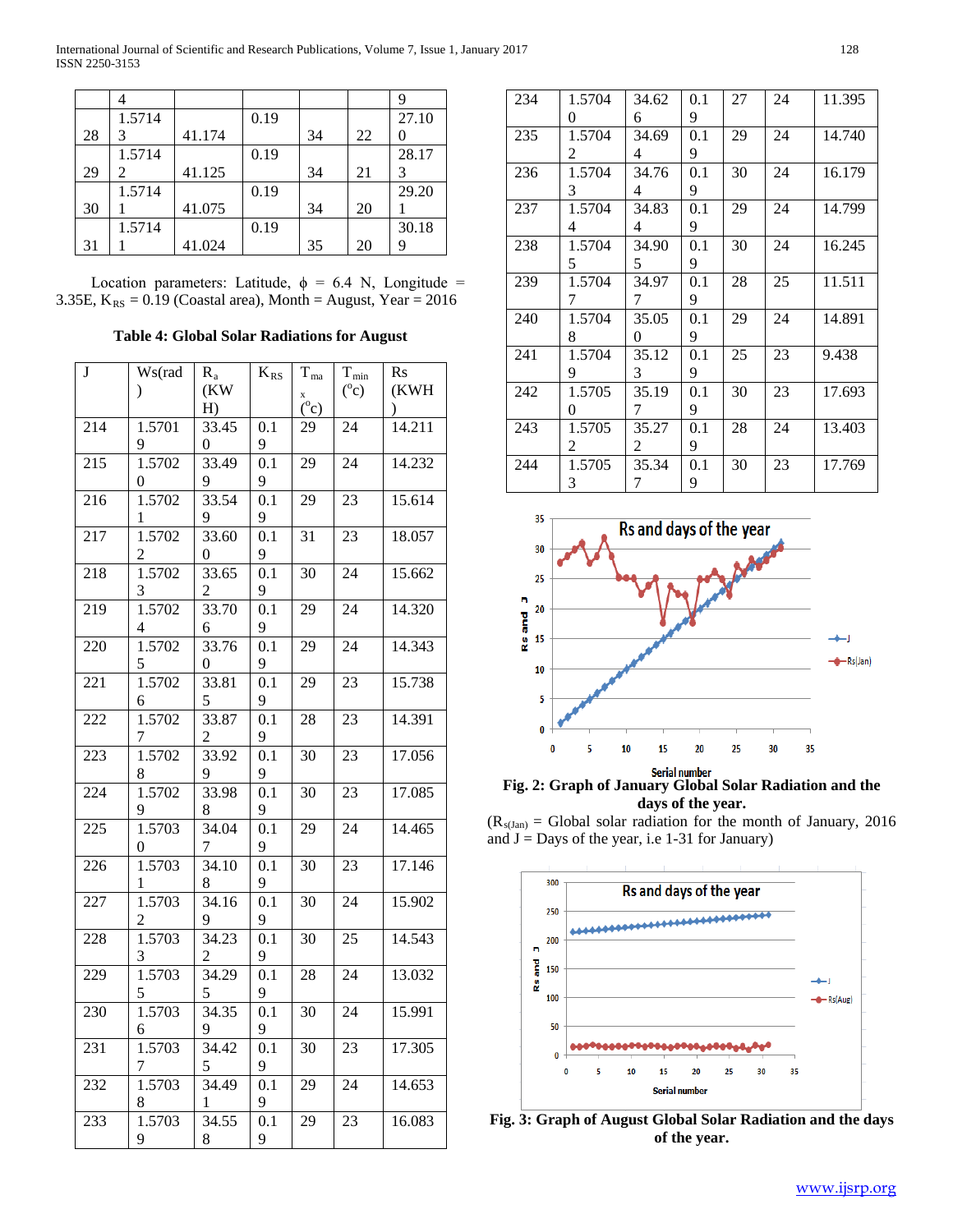$(R_{s(Jan)} = Global solar$  radiation for the month of August, 2016 and  $J =$  Days of the year, i.e. 214 -244 for August)



**Fig. 4: Graph of Global Solar Radiations for the months of January and august.**

 **(Rs(Jan) is the Global solar radiation for January and Rs(Aug) is the Global solar radiation for August)**

### **b. Discussions**

 Hargreaves-Samani model of global solar radiation estimation was used to determine the global solar radiation for both the rainy (August) and dry (January) seasons using the maximum and minimum temperature data obtained from the achieve of weather online limited from their website [http://www.weatheronline.co.uk/weather/.](http://www.weatheronline.co.uk/weather/) The data for the two months are shown in tables 1 and 2. The computations for various parameters were carried out using MS EXCEL package. Graphs were also plotted in the ms excel worksheet. Some of the parameters calculated are shown in tables 3 and 4.

 The result shows that there is clear variation between the global solar radiation during rainy and dry seasons. It shows that global solar radiation is very high in dry season (January) than in rainy season (August) [Fig. 4]. The global solar radiation in January was seen to be generally high though oscillating, the behavior which is also observed in that of August, except at the middle of January which shows some deviation from its general trend. The sharp lowest values at two points in January solar radiation may be attributed to sudden change in weather conditions such as rainfall, humidity, or harmattan haze (that can affect air temperature) on those two days.

 The maximum global solar radiations are 31.831kwh for January and 18.0057 kwh for August, with the average radiations of 25.926kwh and 5.0933kwh in January and August respectively. The minimum values are 17.655kwh and 9.438kwh in January and August respectively. In other words, even the minimum value for dry season is greater than the maximum value for rainy season. Although the global solar radiations for both rainy and dry seasons were oscillating, the correlation value of 0.06648 (6.65%) between the two shows that there is no relationship between the two (rainy and dry season). This is as shown in figure 3.

 This information will be very important for irrigation farmers on the need to have manageable size of farm which can be taken care of carefully than having a large one without proper attention. In as much as irrigation is going to make water

available to the crops, crops species that can withstand such solar radiation would be preferred. Solar power personnel will also find this information, (clear variation between the radiations in dry and rainy season) valuable especially that of the rainy season in which the average global solar radiation was 5.0933kwh. There will be need for more number of solar arrays for effective energy capturing which can be used for charging the batteries or powering the required appliances as the case may be. Furthermore, this difference between the radiation of rainy and dry seasons in which that of dry season (31.831kwh) almost doubles that of rainy season (18.0057 kwh) should be a thing of concern for environmentalists and water sectors personnel as many plants in the environment may not be able to able to adjust quickly to such as a sharp difference, hence the extinction of many species. Many ground waters such as ponds may likely dry up during the dry season; proper planning for future occurrence is to be put in place by respective bodies.

#### IV. CONCLUSION

 From the results using Hargreaves-Samani model with the minimum and maximum temperature data which was adopted from Weather Online Limited, it can be observed that variation occurs between solar global radiation in rainy season and dry season, with the global solar radiation higher in dry season (January in this case) than in rainy season (August in this case). This is in accordance with the work by S. O. Falodun and E. O. Ogolo (2007), at Akure, South-west, Nigeria, in which it was stated that there is seasonal variation of global radiation, and that the dry months have comparably larger values than wet months. It can also be conclusively stated that although, the global solar radiations for both rainy and dry seasons change in almost the same trend, there is no significant relationship between the radiations in the two seasons especially with reference to their correction of 6. 65% gotten.

#### V. RECOMMENDATIONS

 Although the result of this work using the data adopted from weather online limited [\(http://www.weatheronline.co.uk/weather/\)](http://www.weatheronline.co.uk/weather/) conforms with related works already carried out especially that by S. O. Falodun and E. O. Ogolo (2007), the data for other geographical zone of Nigeria should be used for this similar work.

#### **REFERENCES**

- [1] Albert Osei, Edmud C Merem and Yaw A. Twumasi (2006). Use of GIS and Remote Sensing Technology as a Decision Support Tool in Land Administration-The Case of Lagos, Nigeria, Regional Conference, Accra, Ghana.
- [2] Adedoja, O.S., Ayantunji, B.G. Saleh U.A. and Jatto. S.S (2015). Diurnal and Seasonal Variation of Global Solar Radiation at Anyigba, North-Central Nigeria, International Journal of Engineering Science and Innovative Technology
- [3] Akpabio, L. E., Udo, S. O and Etuk, S. E. (2004). Empirical correlation of Global Solar Radiation with Meteorological Data for Onne, Nigeria. Turkish Journal of Physics.